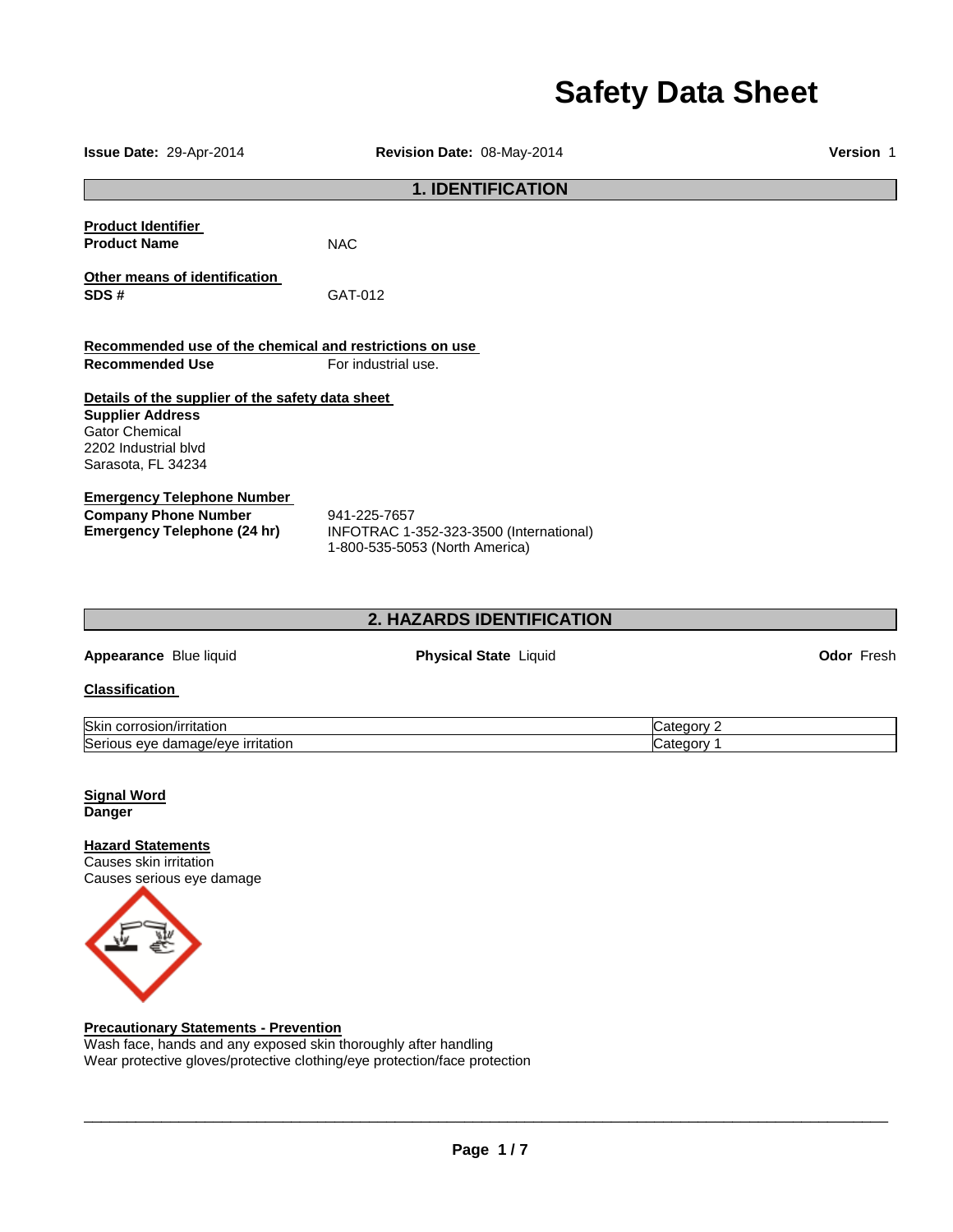## **Precautionary Statements - Response**

IF IN EYES: Rinse cautiously with water for several minutes. Remove contact lenses, if present and easy to do. Continue rinsing Immediately call a poison center or doctor/physician IF ON SKIN: Wash with plenty of soap and water If skin irritation occurs: Get medical advice/attention Take off contaminated clothing and wash it before reuse

\_\_\_\_\_\_\_\_\_\_\_\_\_\_\_\_\_\_\_\_\_\_\_\_\_\_\_\_\_\_\_\_\_\_\_\_\_\_\_\_\_\_\_\_\_\_\_\_\_\_\_\_\_\_\_\_\_\_\_\_\_\_\_\_\_\_\_\_\_\_\_\_\_\_\_\_\_\_\_\_\_\_\_\_\_\_\_\_\_\_\_\_\_

# **3. COMPOSITION/INFORMATION ON INGREDIENTS**

| <b>Chemical Name</b>                              | <b>CAS No</b> | Weight-% |
|---------------------------------------------------|---------------|----------|
| Diethylene glycol monobutyl ether                 | 112-34-5      | $5 - 10$ |
| <b>Tetrasodium EDTA</b>                           | 64-02-8       | 1-5      |
| n-alkyl dimethyl ethylbenzyl ammonium chloride    | 68956-79-6    |          |
| N-alkyl (c12-c16)-n, n-dimethyl-n-benzyl ammonium | 68391-01-5    | 0.1      |
| Chloride                                          |               |          |

\*\*If Chemical Name/CAS No is "proprietary" and/or Weight-% is listed as a range, the specific chemical identity and/or percentage of composition has been withheld as a trade secret.\*\*

## **4. FIRST-AID MEASURES**

## **First Aid Measures**

| <b>General Advice</b>              | Provide this SDS to medical personnel for treatment.                                                                                                                                 |
|------------------------------------|--------------------------------------------------------------------------------------------------------------------------------------------------------------------------------------|
| <b>Eye Contact</b>                 | Immediately flush with plenty of water. After initial flushing, remove any contact lenses and<br>continue flushing for at least 15 minutes. Immediate medical attention is required. |
| <b>Skin Contact</b>                | Remove contaminated clothing; wash affected area with soap and water; launder<br>contaminated clothing before reuse; if irritation persists, seek medical attention.                 |
| <b>Inhalation</b>                  | if affected person is not breathing, administer CPR and seek emergency medical attention.                                                                                            |
| Ingestion                          | Give two glasses of water for dilution; Do not induce vomiting; never give anything by<br>mouth to an unconscious person; seek medical attention.                                    |
| ost important symptoms and effects |                                                                                                                                                                                      |

#### **Most important symptoms and effects**

| <b>Symptoms</b> | INHALATION: Exposure to vapors not likely. High concentrations are irritating to the<br>respiratory tract; inhalation of mist may cause headache, dizziness, nausea, vomiting and<br>malaise. |
|-----------------|-----------------------------------------------------------------------------------------------------------------------------------------------------------------------------------------------|
|                 | SKIN: Brief contact may cause slight irritation; prolonged contact may cause moderate<br>reddening, swelling and possible necrosis.                                                           |
|                 | EYES: Contact may cause irritation and pain associated with redness and swelling of the<br>conjunctiva.                                                                                       |
|                 | INGESTION: Small amounts ingested are not likely to cause injury. Ingestion of large<br>amounts may cause headache, dizziness, diarrhea and general weakness.                                 |
|                 | Material is alkaline and will irritate the eyes if product is allowed to directly contact the eyes.                                                                                           |
|                 | Indication of any immediate medical attention and special treatment needed                                                                                                                    |
| .               |                                                                                                                                                                                               |

**Notes to Physician Treat symptomatically.**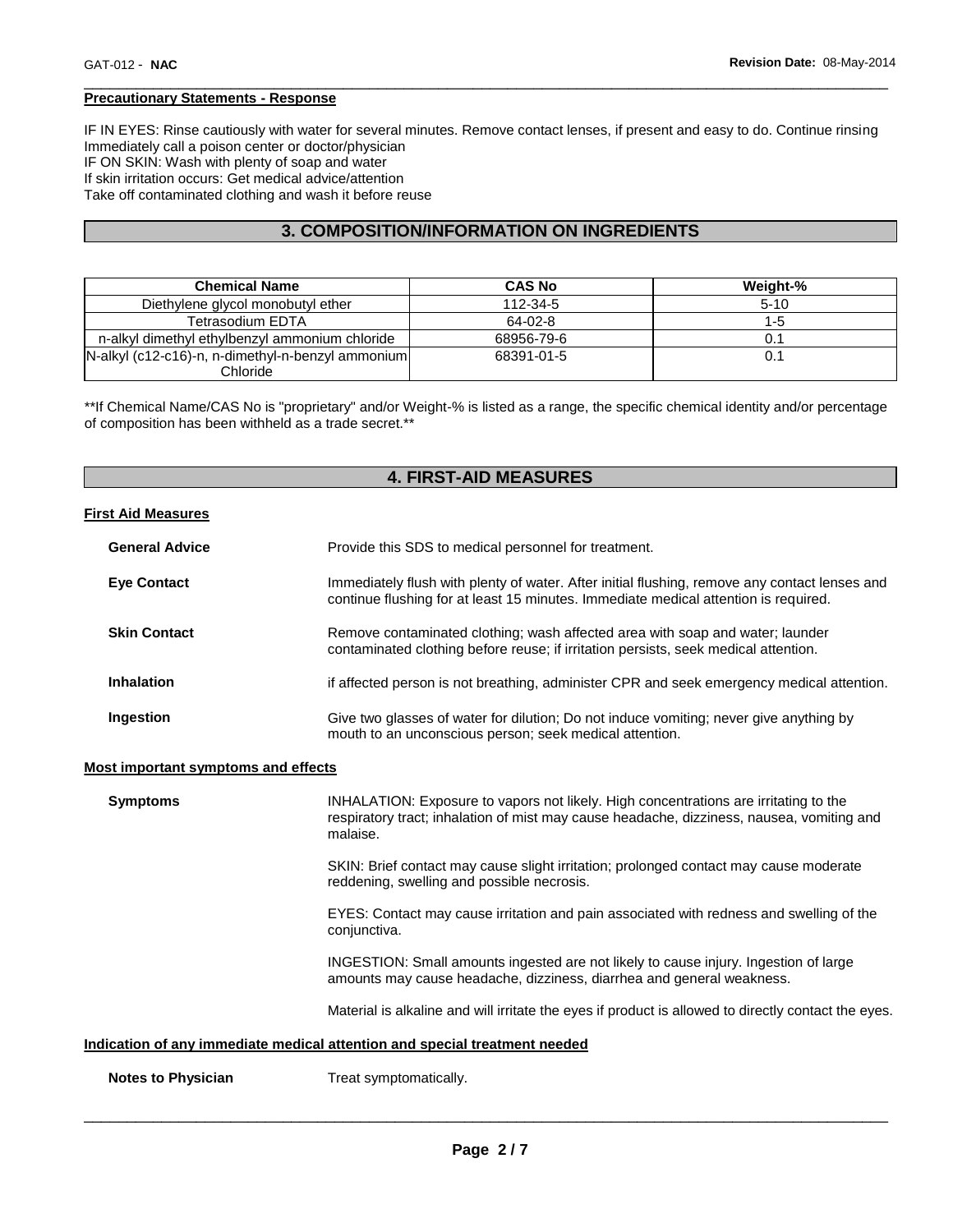## **5. FIRE-FIGHTING MEASURES**

\_\_\_\_\_\_\_\_\_\_\_\_\_\_\_\_\_\_\_\_\_\_\_\_\_\_\_\_\_\_\_\_\_\_\_\_\_\_\_\_\_\_\_\_\_\_\_\_\_\_\_\_\_\_\_\_\_\_\_\_\_\_\_\_\_\_\_\_\_\_\_\_\_\_\_\_\_\_\_\_\_\_\_\_\_\_\_\_\_\_\_\_\_

## **Suitable Extinguishing Media**

Carbon dioxide, water, water fog, dry chemical, chemical foam.

#### **Unsuitable Extinguishing Media** Not determined.

## **Specific Hazards Arising from the Chemical**

Product is not flammable.

#### **Protective equipment and precautions for firefighters**

As in any fire, wear self-contained breathing apparatus pressure-demand, MSHA/NIOSH (approved or equivalent) and full protective gear. Keep containers cool with water spray to prevent container rupture due to steam buildup; floor will become slippery if material is released.

Material is alkaline and will irritate the eyes if product is allowed to directly contact the eyes.

|                                                                     | <b>6. ACCIDENTAL RELEASE MEASURES</b>                                                                                  |  |
|---------------------------------------------------------------------|------------------------------------------------------------------------------------------------------------------------|--|
| Personal precautions, protective equipment and emergency procedures |                                                                                                                        |  |
| <b>Personal Precautions</b>                                         | Use personal protection recommended in Section 8.                                                                      |  |
| <b>Environmental Precautions</b>                                    | See Section 12 for additional Ecological Information. Do not discharge into lakes, ponds,<br>streams or public waters. |  |
| Methods and material for containment and cleaning up                |                                                                                                                        |  |
| <b>Methods for Containment</b>                                      | Prevent further leakage or spillage if safe to do so. Soak up and contain spill with an<br>absorbent material.         |  |
| <b>Methods for Clean-Up</b>                                         | Sweep up absorbed material and shovel into suitable containers for disposal.                                           |  |

## **7. HANDLING AND STORAGE**

#### **Precautions for safe handling**

**Advice on Safe Handling** Handle in accordance with good industrial hygiene and safety practice. Wash face, hands, and any exposed skin thoroughly after handling. Use personal protection recommended in Section 8.

#### **Conditions for safe storage, including any incompatibilities**

**Storage Conditions Keep containers tightly closed in a dry, cool and well-ventilated place.** 

**Incompatible Materials Strong oxidizers, Strong acids.** 

# **8. EXPOSURE CONTROLS/PERSONAL PROTECTION**

### **Exposure Guidelines**

#### **Appropriate engineering controls**

**Engineering Controls Apply technical measures to comply with the occupational exposure limits.**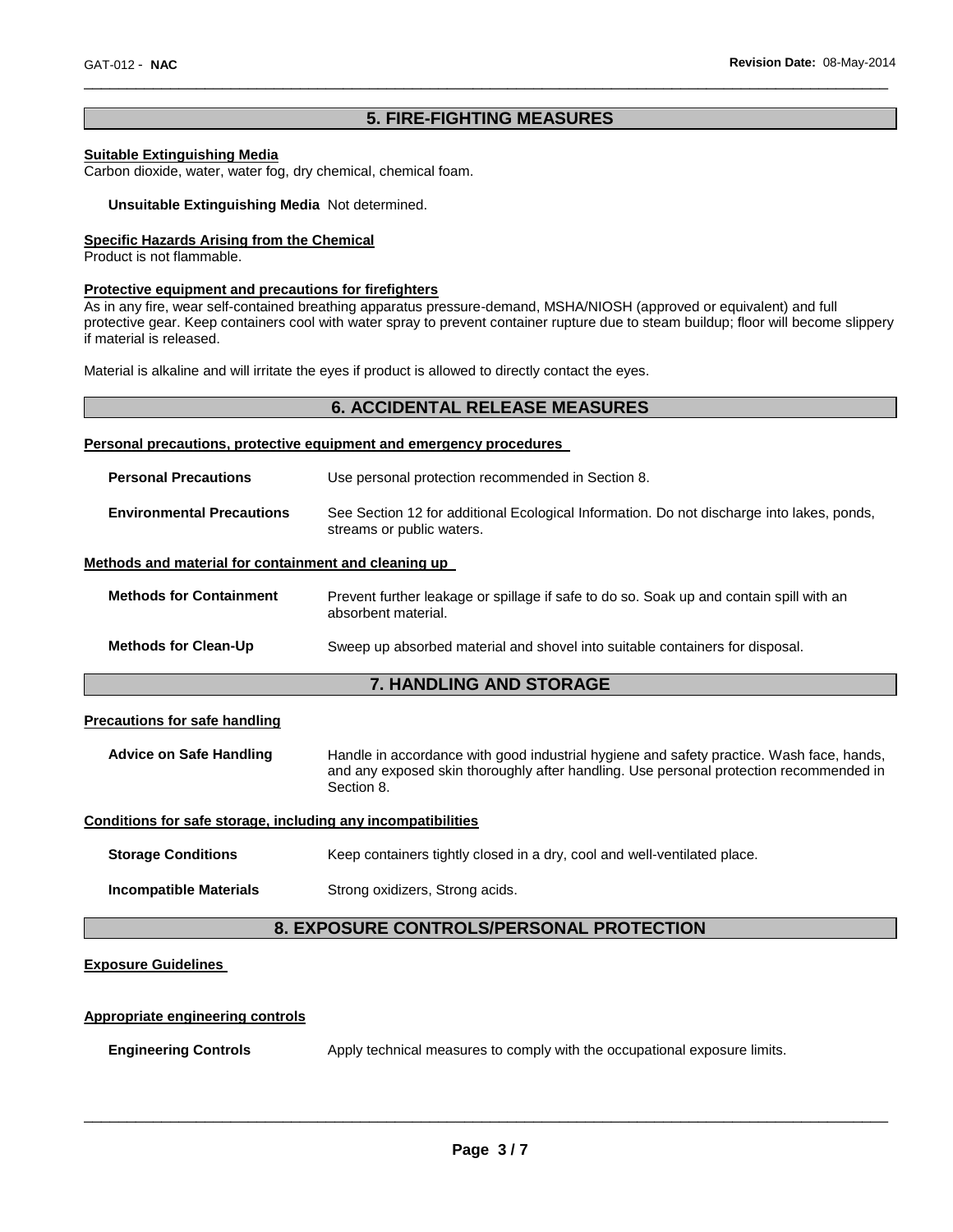#### **Individual protection measures, such as personal protective equipment**

| <b>Eye/Face Protection</b>      | Wear protective eyeglasses or chemical safety goggles.                                                                 |
|---------------------------------|------------------------------------------------------------------------------------------------------------------------|
| <b>Skin and Body Protection</b> | Neoprene or rubber gloves with cuffs; Coveralls, apron, or other equipment should be worn<br>to minimize skin contact. |
| <b>Respiratory Protection</b>   | Follow OSHA respirator regulations (29 CFR 1910.134) and, if necessary, wear a<br>MSHA/NIOSH-approved respirator.      |

\_\_\_\_\_\_\_\_\_\_\_\_\_\_\_\_\_\_\_\_\_\_\_\_\_\_\_\_\_\_\_\_\_\_\_\_\_\_\_\_\_\_\_\_\_\_\_\_\_\_\_\_\_\_\_\_\_\_\_\_\_\_\_\_\_\_\_\_\_\_\_\_\_\_\_\_\_\_\_\_\_\_\_\_\_\_\_\_\_\_\_\_\_

**General Hygiene Considerations** Handle in accordance with good industrial hygiene and safety practice.

# **9. PHYSICAL AND CHEMICAL PROPERTIES**

## **Information on basic physical and chemical properties**

| <b>Physical State</b>                                    | Liquid                            |                       |                |
|----------------------------------------------------------|-----------------------------------|-----------------------|----------------|
| Appearance                                               | <b>Blue liquid</b>                | Odor                  | Fresh          |
| Color                                                    | Blue                              | <b>Odor Threshold</b> | Not determined |
|                                                          |                                   |                       |                |
| <b>Property</b><br>pH                                    | Values<br>12.0                    | Remarks • Method      |                |
|                                                          |                                   |                       |                |
| <b>Melting Point/Freezing Point</b>                      | Not determined<br>100 °C / 212 °F |                       |                |
| <b>Boiling Point/Boiling Range</b><br><b>Flash Point</b> |                                   |                       |                |
|                                                          | Not flammable                     |                       |                |
| <b>Evaporation Rate</b>                                  | >1                                | (Water = 1)           |                |
| <b>Flammability (Solid, Gas)</b>                         | Not determined                    |                       |                |
| <b>Upper Flammability Limits</b>                         | Not determined                    |                       |                |
| <b>Lower Flammability Limit</b>                          | Not determined                    |                       |                |
| <b>Vapor Pressure</b>                                    | 17 mm Hg @ 20 ° C                 |                       |                |
| <b>Vapor Density</b>                                     | > 1                               | (Air=1)               |                |
| <b>Specific Gravity</b>                                  | 1.010                             | (1=Water)             |                |
| <b>Water Solubility</b>                                  | Completely soluble                |                       |                |
| Solubility in other solvents                             | Not determined                    |                       |                |
| <b>Partition Coefficient</b>                             | Not determined                    |                       |                |
| <b>Auto-ignition Temperature</b>                         | Not determined                    |                       |                |
| <b>Decomposition Temperature</b>                         | Not determined                    |                       |                |
| <b>Kinematic Viscosity</b>                               | Not determined                    |                       |                |
| <b>Dynamic Viscosity</b>                                 | Not determined                    |                       |                |
| <b>Explosive Properties</b>                              | Not determined                    |                       |                |
| <b>Oxidizing Properties</b>                              | Not determined                    |                       |                |

# **10. STABILITY AND REACTIVITY**

## **Reactivity**

Not reactive under normal conditions.

## **Chemical Stability**

Stable under recommended storage conditions.

## **Possibility of Hazardous Reactions**

None under normal processing.

## **Conditions to Avoid**

Extreme temperatures.

## **Incompatible Materials**

Strong oxidizers, Strong acids.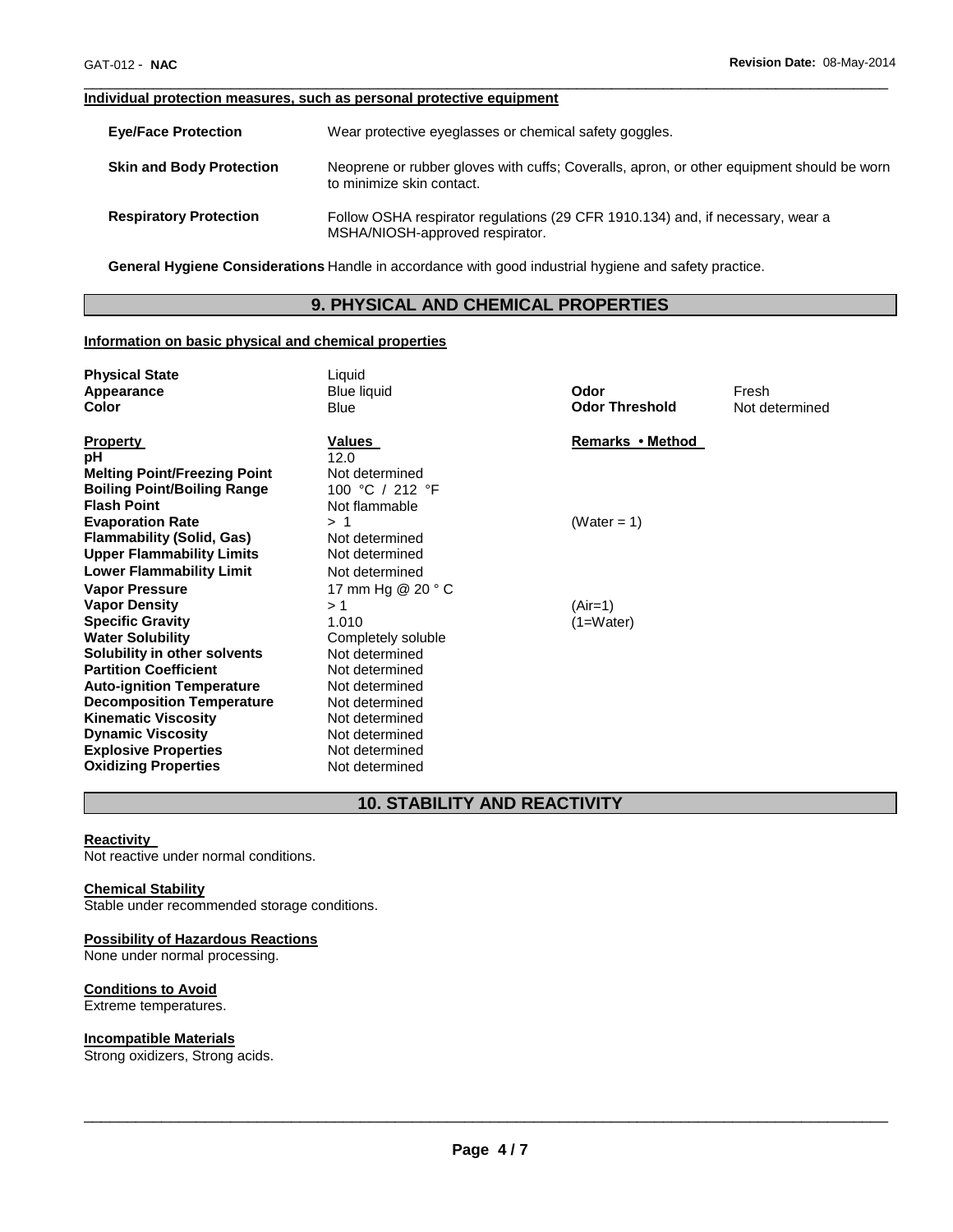#### **Hazardous Decomposition Products**

Carbon oxides.

## **11. TOXICOLOGICAL INFORMATION**

\_\_\_\_\_\_\_\_\_\_\_\_\_\_\_\_\_\_\_\_\_\_\_\_\_\_\_\_\_\_\_\_\_\_\_\_\_\_\_\_\_\_\_\_\_\_\_\_\_\_\_\_\_\_\_\_\_\_\_\_\_\_\_\_\_\_\_\_\_\_\_\_\_\_\_\_\_\_\_\_\_\_\_\_\_\_\_\_\_\_\_\_\_

## **Information on likely routes of exposure**

| <b>Product Information</b> |                                  |
|----------------------------|----------------------------------|
| <b>Eve Contact</b>         | Causes serious eye damage.       |
| <b>Skin Contact</b>        | Causes skin irritation.          |
| Inhalation                 | Avoid breathing vapors or mists. |
| Ingestion                  | Do not taste or swallow.         |

## **Component Information**

| <b>Chemical Name</b>                          | Oral LD50            | Dermal LD50             | <b>Inhalation LC50</b> |
|-----------------------------------------------|----------------------|-------------------------|------------------------|
| Diethylene glycol monobutyl ether<br>112-34-5 | $=$ 3384 mg/kg (Rat) | $= 2700$ mg/kg (Rabbit) |                        |
| Tetrasodium EDTA<br>64-02-8                   | $= 10$ g/kg (Rat)    |                         |                        |

## **Information on physical, chemical and toxicological effects**

**Symptoms** Please see section 4 of this SDS for symptoms.

## **Delayed and immediate effects as well as chronic effects from short and long-term exposure**

**Carcinogenicity** Ethanol has been shown to be carcinogenic in long-term studies only when consumed as an alcoholic beverage.

## **Numerical measures of toxicity**

Not determined

# **12. ECOLOGICAL INFORMATION**

#### **Ecotoxicity**

An environmental hazard cannot be excluded in the event of unprofessional handling or disposal.

## **Component Information**

| <b>Chemical Name</b>                             | Algae/aquatic plants                            | <b>Fish</b>                                                                                            | <b>Toxicity to</b><br>microorganisms | <b>Crustacea</b>                                                           |
|--------------------------------------------------|-------------------------------------------------|--------------------------------------------------------------------------------------------------------|--------------------------------------|----------------------------------------------------------------------------|
| Diethylene glycol monobutyl<br>ether<br>112-34-5 | 100: 96 h Desmodesmus<br>subspicatus mg/L EC50  | 1300: 96 h Lepomis<br>macrochirus mg/L LC50<br>static                                                  |                                      | 2850: 24 h Daphnia magna<br>mg/L EC50 100: 48 h<br>Daphnia magna mg/L EC50 |
| Tetrasodium EDTA<br>64-02-8                      | 1.01: 72 h Desmodesmus<br>subspicatus mg/L EC50 | 41: 96 h Lepomis<br>macrochirus mg/L LC50<br>static 59.8: 96 h Pimephales<br>promelas mg/L LC50 static |                                      | 610: 24 h Daphnia magna<br>mg/L EC50                                       |

## **Persistence/Degradability**

Not determined.

#### **Bioaccumulation**

Not determined.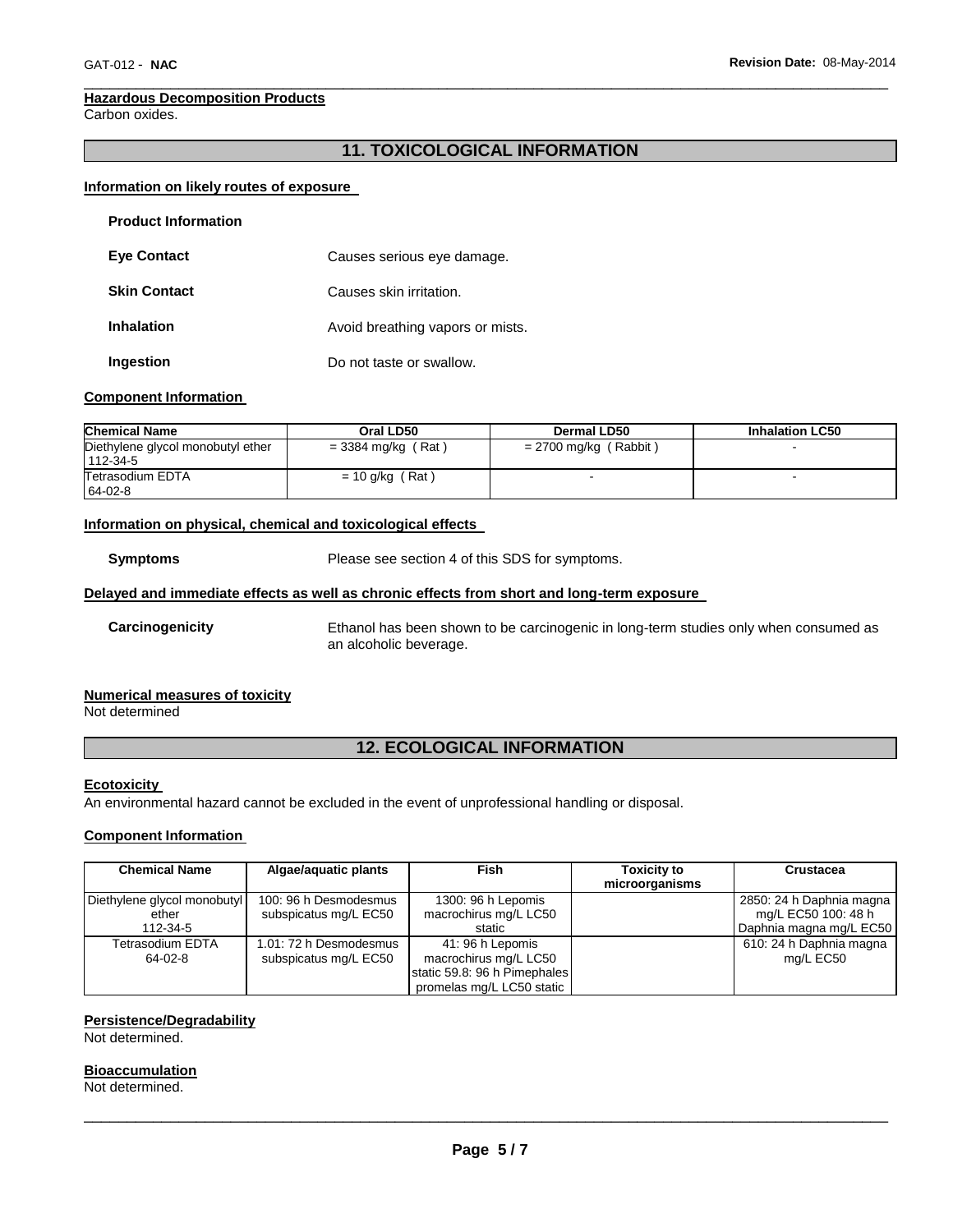# **Mobility**

Not determined

#### **Other Adverse Effects** Not determined

**13. DISPOSAL CONSIDERATIONS** 

\_\_\_\_\_\_\_\_\_\_\_\_\_\_\_\_\_\_\_\_\_\_\_\_\_\_\_\_\_\_\_\_\_\_\_\_\_\_\_\_\_\_\_\_\_\_\_\_\_\_\_\_\_\_\_\_\_\_\_\_\_\_\_\_\_\_\_\_\_\_\_\_\_\_\_\_\_\_\_\_\_\_\_\_\_\_\_\_\_\_\_\_\_

## **Waste Treatment Methods**

| <b>Disposal of Wastes</b>     | Disposal should be in accordance with applicable regional, national and local laws and<br>regulations. |
|-------------------------------|--------------------------------------------------------------------------------------------------------|
| <b>Contaminated Packaging</b> | Disposal should be in accordance with applicable regional, national and local laws and<br>regulations. |

|             | <b>14. TRANSPORT INFORMATION</b>                                                                                               |
|-------------|--------------------------------------------------------------------------------------------------------------------------------|
| <b>Note</b> | Please see current shipping paper for most up to date shipping information, including<br>exemptions and special circumstances. |
| <u>DOT</u>  | Not regulated                                                                                                                  |
| <b>IATA</b> | Not regulated                                                                                                                  |
| <b>IMDG</b> | Not regulated                                                                                                                  |

# **15. REGULATORY INFORMATION**

## **International Inventories**

Not determined

#### **Legend:**

*TSCA - United States Toxic Substances Control Act Section 8(b) Inventory* 

*DSL/NDSL - Canadian Domestic Substances List/Non-Domestic Substances List* 

*EINECS/ELINCS - European Inventory of Existing Chemical Substances/European List of Notified Chemical Substances* 

*ENCS - Japan Existing and New Chemical Substances* 

*IECSC - China Inventory of Existing Chemical Substances* 

*KECL - Korean Existing and Evaluated Chemical Substances* 

*PICCS - Philippines Inventory of Chemicals and Chemical Substances* 

## **US Federal Regulations**

## **SARA 313**

| <b>Chemical Name</b>                                                   | CAS No      | Weight-% | <b>SARA 313</b><br>242<br>Threshold<br>Values %<br>-70 |
|------------------------------------------------------------------------|-------------|----------|--------------------------------------------------------|
| $-112-34.5$<br>Diethy<br>. ether<br>viene alvcol monobutvi c<br>$\sim$ | $12 - 34$ . | טו-כ     | . .                                                    |